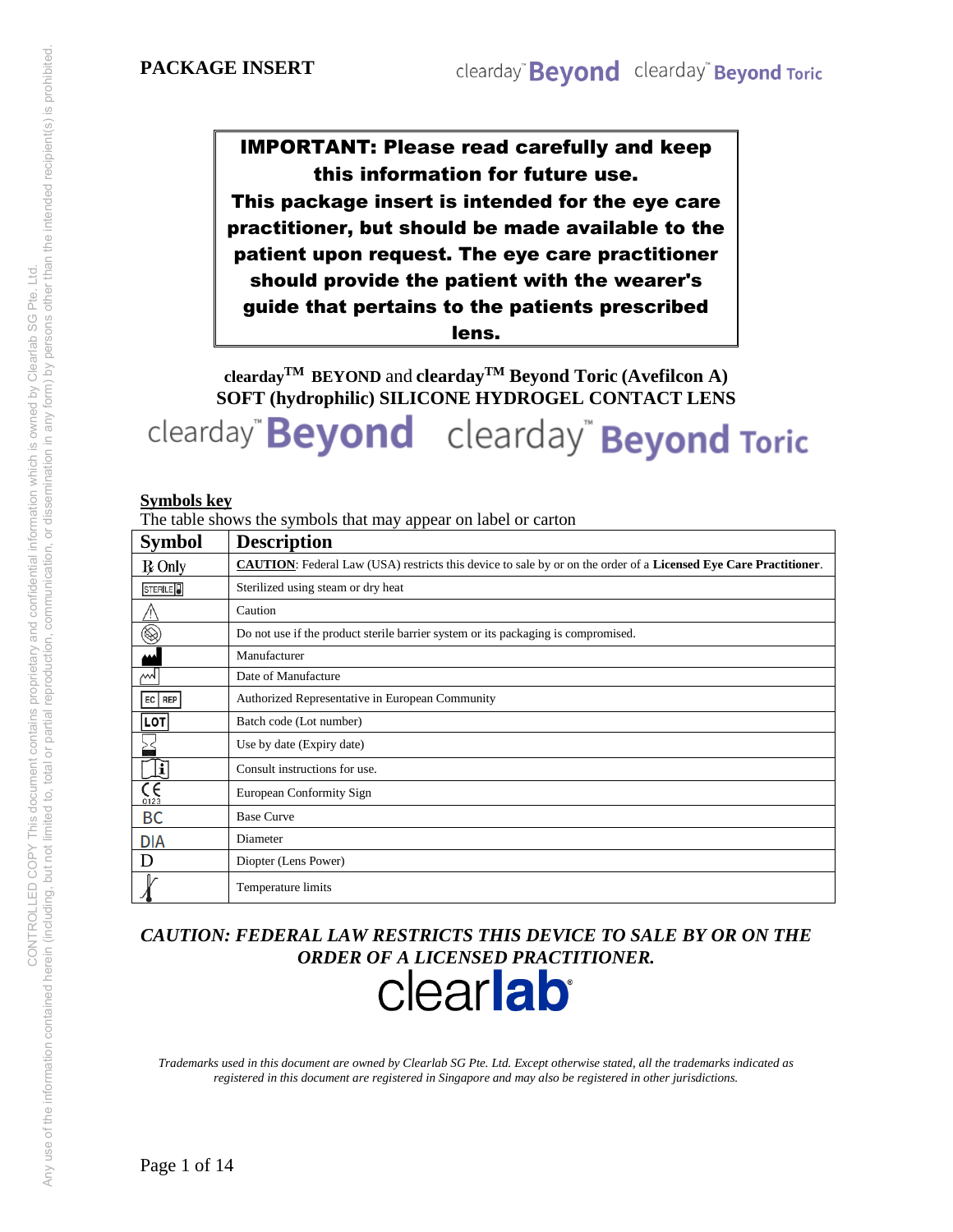## **IMPORTANT:**

Please read carefully and keep this information for future use. This package insert is intended for the eye care practitioner, but should be made available to the patient upon request. The eye care practitioner should provide the patient with the wearer's guide that pertains to the patients prescribed lens.

#### **DESCRIPTION:**

The **clearday**<sup>TM</sup> Beyond and **clearday**<sup>TM</sup> Beyond Toric (Avefilcon A) Soft **(hydrophilic) Silicone Hydrogel Contact Lens** is available as a single vision spherical lens, and as a back surface astigmatic (toric) lens. The hydrophilic nature of this material allows the lens to become soft and pliable when immersed in an aqueous solution.

The non-ionic lens material (Avefilcon A) is composed of siloxane containing monomer and macromer. It is cross linked with other hydrophilic monomers and dimethacrylate cross linker. The lenses are incorporated with Reactive Blue 19, a US FDA approved dye for contact lens as handling tint. The **cleardayTM Beyond** and **cleardayTM Beyond Toric (Avefilcon A) Soft (hydrophilic) Silicone Hydrogel Contact Lens** consists of 40% Avefilcon A and 60% water by weight when immersed in buffered saline solution. This contact lens contains a UV blocking material that blocks UVB and UVA radiation. A - 3.00D lens with center thickness of 0.06mm blocks about 96% of UVB rays and about 55% of UVA rays.

UV radiation blockage provided by **clearday TM BEYOND** and **cleardayTM Beyond Toric (Avefilcon A**) will increase for thicker lenses.

## **WARNING:**

UV-absorbing contact lenses are NOT substitutes for protective UV-absorbing eyewear such sunglasses, because they do not completely cover the eye and surrounding area. Patients should continue to use UV-absorbing eyewear as directed by a licensed eye care professional.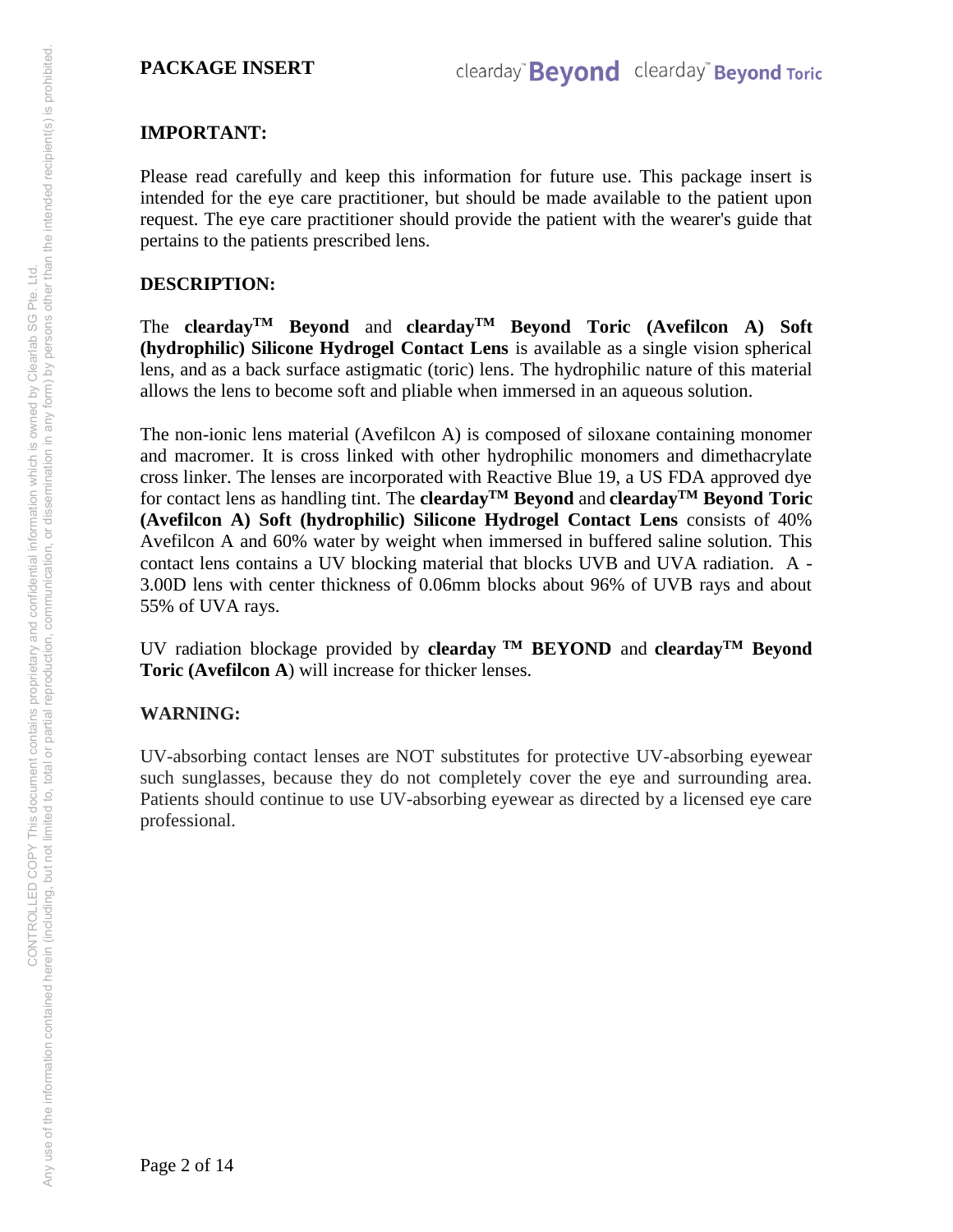#### **PACKAGE INSERT**

#### **Figure 1:**

Representative UV transmittance profile of -3.00D clearday TM BEYOND (**Avefilcon A**) contact lens.



In the hydrated state, the lens conforms to the curvature of the eye covering the cornea and extending slightly beyond the limbus forming a colorless, transparent optical surface. The hydrophilic properties of the lens require that it be maintained in a fully hydrated state in a solution compatible with the eye. If the lens is exposed to air while off the eye, becomes dry it may become dry and brittle. If this happens, dispose of the lens and replace it with a fresh one.

The hydrophilic characteristics allow aqueous solutions to enter the lens and in its fully hydrated state the lens is approximately 60% water by weight. The physical properties of the lens are:

| Refractive Index    | 1.397                                                                                      |
|---------------------|--------------------------------------------------------------------------------------------|
| Light Transmission  | 95%                                                                                        |
| Water Content       | 60%                                                                                        |
| Oxygen Permeability | 88 x 10 <sup>-11</sup> (cm <sup>2</sup> /sec) x (ml O <sub>2</sub> / [ml x mm Hg]) @ 35 °C |

Page 3 of 14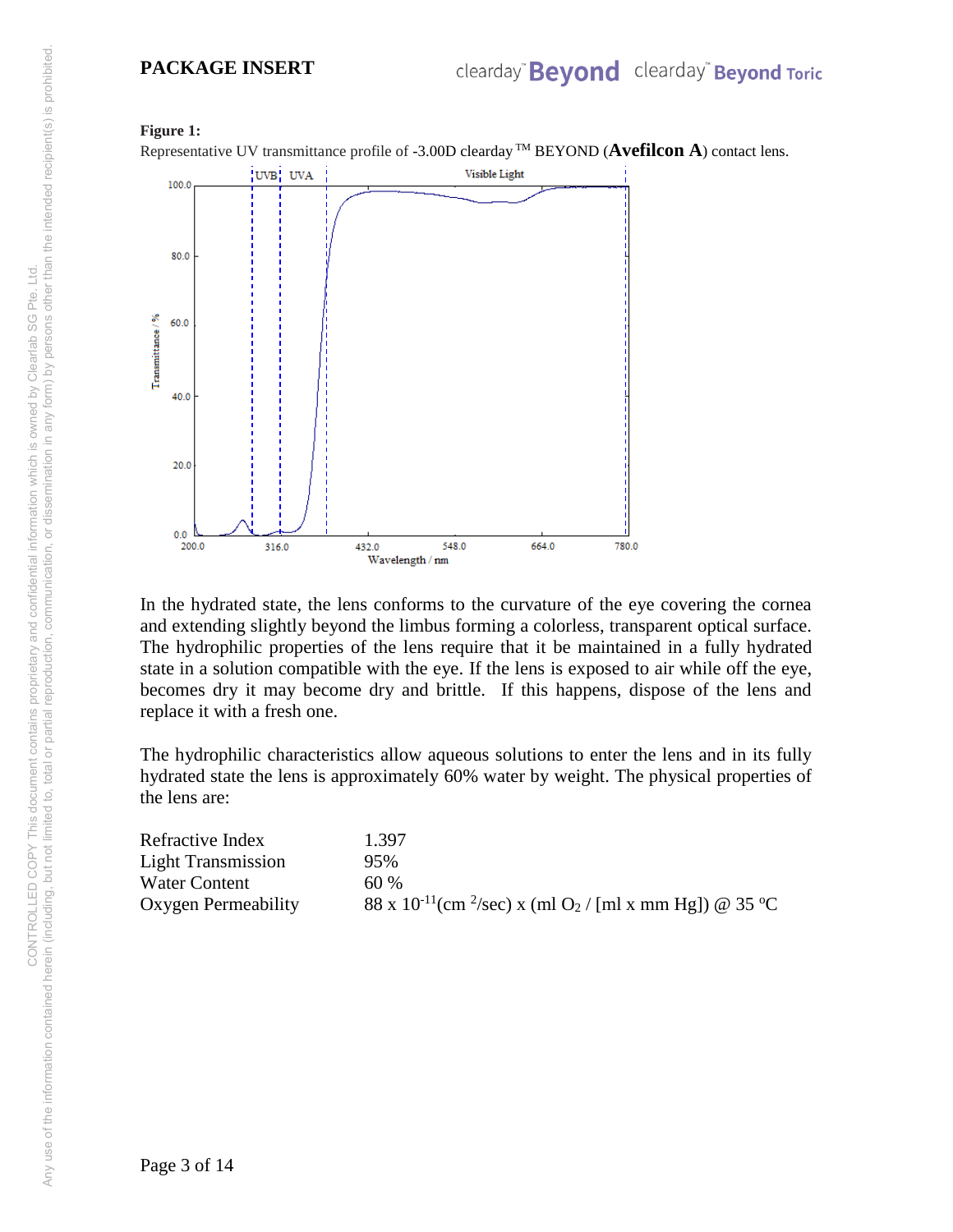The lenses are hemispherical flexible shells which cover the cornea and portion of the adjacent sclera with the following dimensions:

|                         | $: 12.00 - 15.00$ mm                                                          |
|-------------------------|-------------------------------------------------------------------------------|
|                         | $: 7.80 - 10.00$ mm                                                           |
| <b>Center Thickness</b> | $\therefore$ 0.04 – 0.80 mm                                                   |
|                         | $\therefore$ 0.0 to -6.00 Diopters(D) in 0.25D increment                      |
|                         | $-6.50$ to $-20.00$ Diopters(D) in 0.50D increment                            |
|                         | $+0.25$ to $+4.00$ Diopters(D) in 0.25D increment                             |
|                         | $+4.50$ to $+20.00$ Diopters(D) in 0.50D increment                            |
|                         | $\therefore$ -0.75D, -1.25D, -1.75D, -2.25D                                   |
|                         | $\therefore$ 10 <sup>o</sup> to 180 <sup>o</sup> in 10 <sup>o</sup> increment |
|                         |                                                                               |

## **ACTIONS:**

In its hydrated state, the **clearday**<sup>TM</sup> Beyond and **clearday**<sup>TM</sup> Beyond Toric (Avefilcon **A) Soft (hydrophilic) Silicone Hydrogel Contact Lens** when placed on the cornea, act as a refracting media (except for plano lenses) to focus light rays on the retina.

# **CAUTION:**

Due to the small number of patients enrolled in clinical investigation of this lens, all refractive powers, design configurations, or lens parameters available in the lens material were not evaluated in significant numbers. Consequently, when selecting an appropriate lens design and parameters, the eye care practitioner should consider all characteristics of the lens that can affect lens performance and ocular health, including oxygen permeability, wettability, central and peripheral thickness, and optic zone diameter.

The potential impact of these factors on the patient's ocular health must be carefully weighed against the patient's need for refractive correction. Therefore, the continuing ocular health of the patient and lens performance on the eye should be carefully monitored by the prescribing eye care practitioner.

## **INDICATIONS:**

The **cleardayTM Beyond** and **cleardayTM Beyond Toric (Avefilcon A) Soft (hydrophilic) Silicone Hydrogel Contact Lens** for daily wear contains a UV Blocker to help protect against transmission of harmful UV radiation to the cornea and into the eye.

The **cleardayTM Beyond (Avefilcon A) Soft (hydrophilic) Silicone Hydrogel Contact Lens** is indicated for the optical correction (except for plano lenses) of ametropia (myopia or hyperopia) in aphakic and non-aphakic persons with non-diseased eyes within the limits of the product specification. The lens may be worn by persons who exhibit refractive astigmatism of 0.75 diopters or less where the astigmatism does not interfere with visual acuity.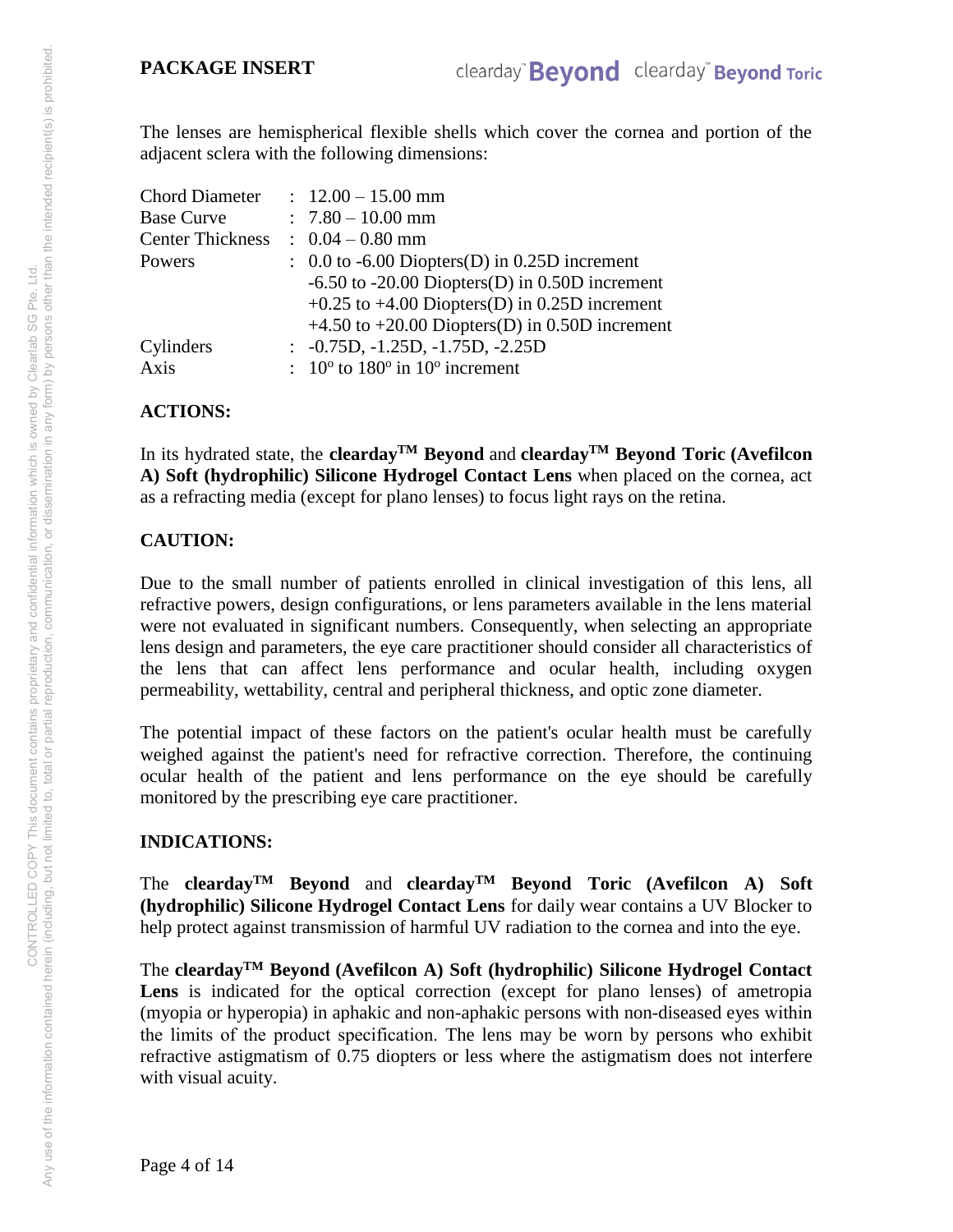The **cleardayTM Beyond Toric (Avefilcon A) Soft (hydrophilic) Silicone Hydrogel Contact Lens** is indicated for the optical correction (except for plano lenses) of ametropia (myopia or hyperopia) in aphakic and non-aphakic persons with non-diseased eyes within the limits of the product specification. The lens may be worn by persons who exhibit refractive astigmatism of 7.00D diopters or less.

The lens may be cleaned and disinfected using a chemical (not heat) lens care system.

Eye care practitioners may prescribe the lenses for frequent/ planned replacement wear, with cleaning, disinfection and scheduled replacement. When prescribed for frequent/ planned replacement wear, the lens is to be cleaned, rinsed and disinfected, each time it is removed from patient's eye, with an approved chemical (not heat) lens care system.

# **CONTRAINDICATIONS (REASONS NOT TO USE):**

DO NOT USE the **clearday**<sup>TM</sup> Beyond and **clearday**<sup>TM</sup> Beyond Toric (Avefilcon A) **Soft (hydrophilic) Silicone Hydrogel Contact Lens** when any of the following conditions exist:

- Acute and subacute inflammation or infection of the anterior chamber of the eye.
- Any eye disease, injury, or abnormality that affects the cornea, conjunctiva, or eyelids.
- Severe insufficiency of lacrimal secretion (dry eyes).
- Corneal hypoesthesia (reduced corneal sensitivity), if not-aphakic.
- Any systemic disease that may affect the eye or be exaggerated by wearing contact lens.
- Allergic reactions of ocular surfaces or adnexa that may be induced or exaggerated by wearing contact lens or use of contact lens solutions.
- Allergy to any ingredient, such as mercury or thimerosal, in a solution which is to be used to care for the **cleardayTM Beyond** and **cleardayTM Beyond toric (Avefilcon A) Soft (hydrophilic) Silicone Hydrogel Contact Lens**.
- Any active corneal infection (bacterial, fungi, or viral)
- If eyes become red or irritated.
- Patients unable to follow lens care regimen or unable to obtain assistance to do so.
- Patient history of recurring eye or eyelid infections, adverse effects associated with contact lens wear, intolerance or abnormal ocular response to contact lens wear.

# **WARNINGS:**

 PROBLEMS WITH CONTACT LENS AND LENS CARE PRODUCTS COULD RESULT IN **SERIOUS INJURY** TO THE EYE. It is essential that patients follow their eye care practitioner's direction and all labeling instructions for proper use of lens and lens care products, including the lens case. EYE PROBLEMS, INCLUDING CORNEAL ULCERS, CAN DEVELOP RAPIDLY AND LEAD TO **LOSS OF VISION;** THEREFORE, IF YOU EXPERIENCE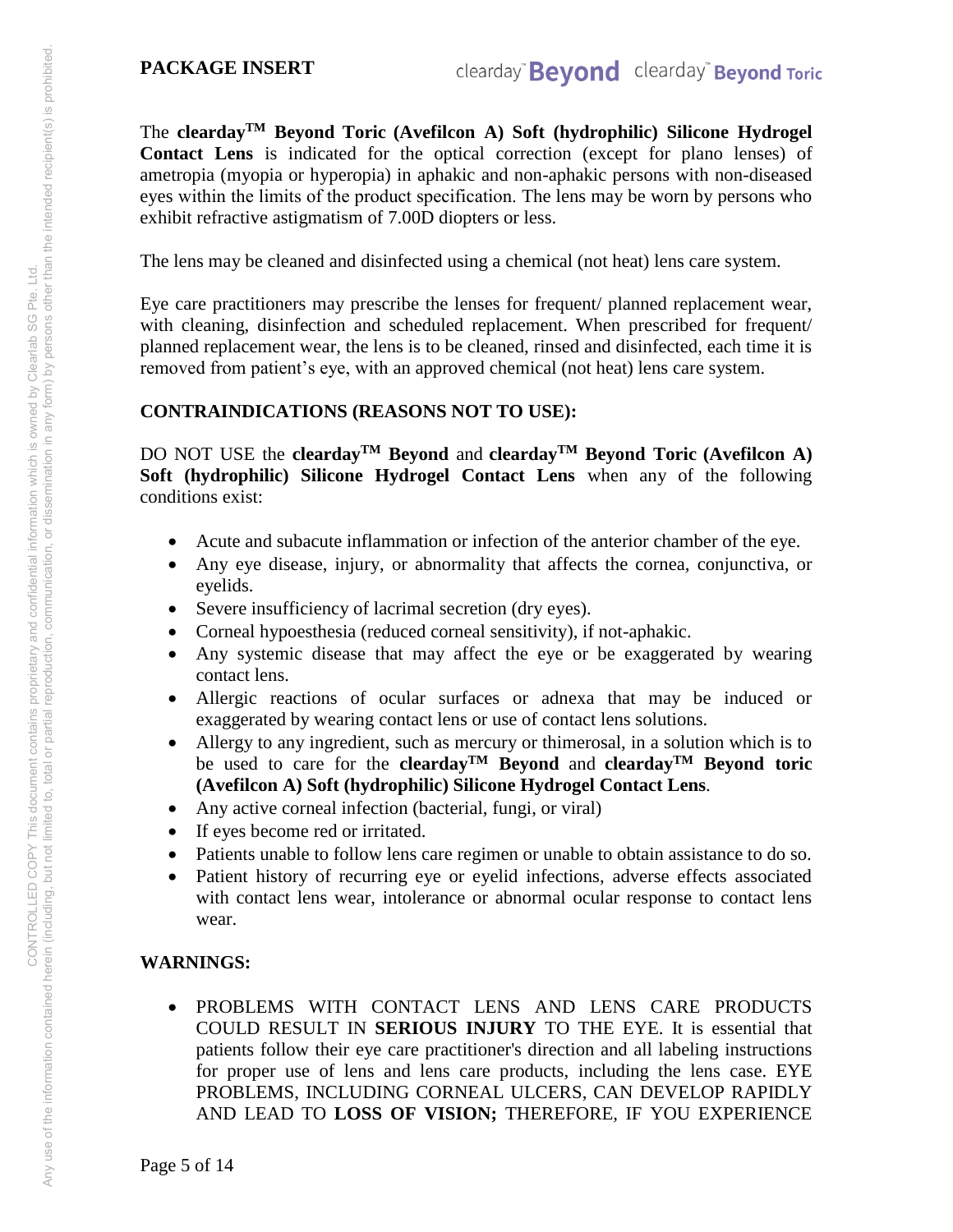EYE DISCOMFORT, EXCESSIVE TEARING, VISION CHANGES, OR REDNESS OF THE EYE, **IMMEDIATELY REMOVE YOUR LENS** AND PROMPTLY CONTACT YOUR EYE CARE PRACTITIONER.

- All contact lens wearers must see their eye care practitioner as directed.
- Daily wear lens are not indicated for overnight wear, and patients should be instructed not to wear lens while sleeping. Clinical studies have shown that the risk of serious adverse reactions is increased when this lens is worn overnight.
- Studies have shown that contact lens wearers who are smokers have a higher incidence of adverse reactions than nonsmokers do.

# **PRECAUTIONS:**

Special Precautions for eye care practitioner:

 Clinical study is still on going for evaluation. However, the clinical studies may not have included all design configurations or lens parameters that are presently available in this lens material.

Consequently, when selecting an appropriate lens design and parameters, the eye care practitioner should consider all characteristics of the lens that can affect lens performance and ocular health, including oxygen permeability, wettability, central and peripheral thickness, and optic zone diameter.

The potential impact of these factors on the patient's ocular health should be carefully weighed against the patient's need for refractive correction: therefore, the continuing ocular health of the patient and lens performance on the eye should be carefully monitored by the prescribing eye care practitioner.

- Fluorescein, a yellow dye, should not be used while the lens is on the eye. The lens absorbs this dye and become discolored. Whenever Fluorescein is used in eyes, the eyes should be flushed with a sterile saline solution that is recommended for in eye use. Wait at least one hour before replacing the lens. Too early replacement may allow the lens to absorb residual Fluorescein irreversibly.
- Before leaving the eye care practitioner's office, the patient should be able to promptly remove lens or should have someone else available who can remove the lens for him or her.
- Eye care practitioners should instruct the patient to remove the lens immediately if the eye becomes red or irritated.

Eye care practitioners should carefully instruct patients about the following care regimen and safety precautions:

 If patients experience eye discomfort, excessive tearing, vision changes, redness of the eye or other problems, they should be instructed to remove their lenses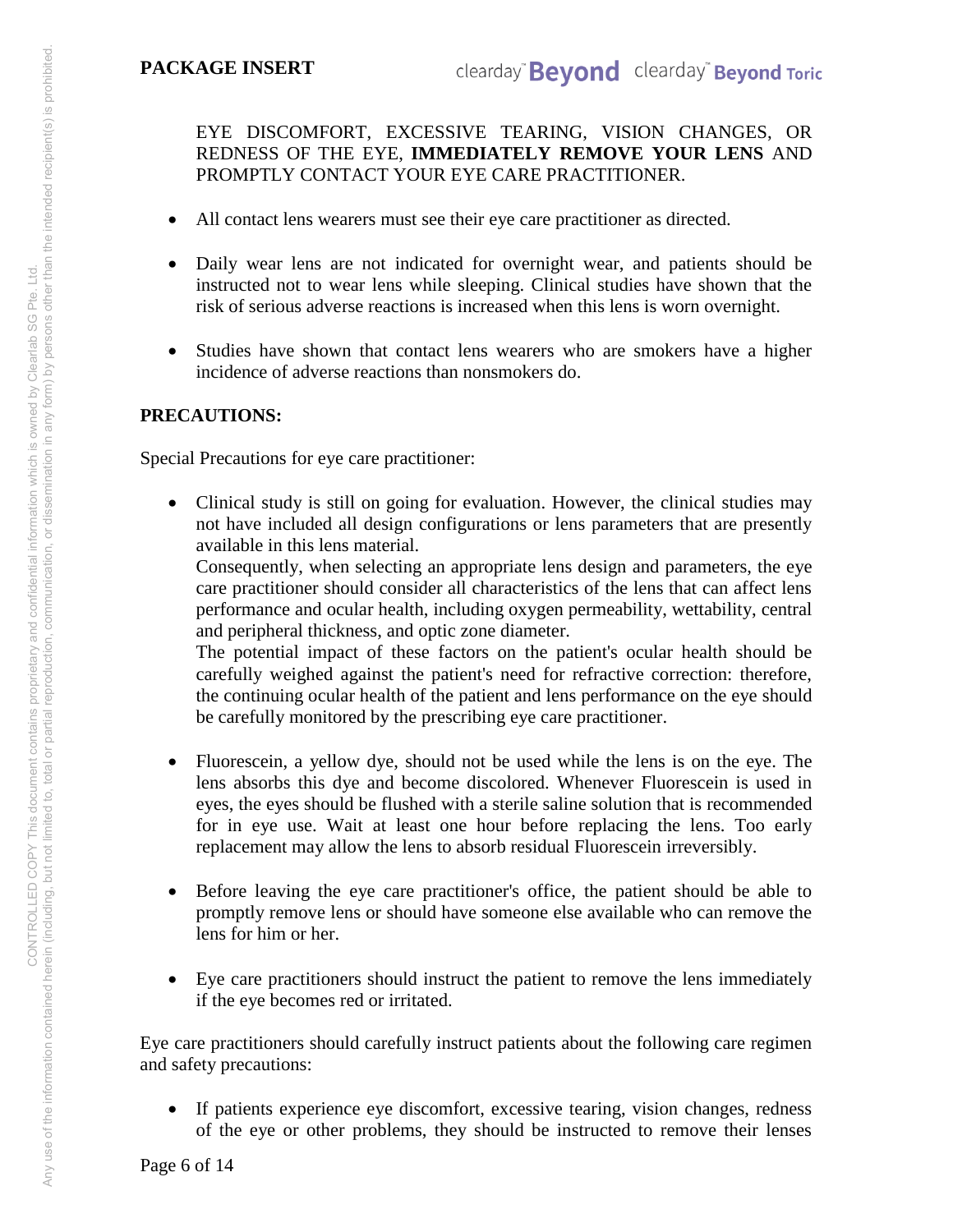immediately and contact their eye care professional promptly. It is therefore recommended that contact lens wearers see their eye care professional routinely as directed.

- Different solutions cannot always be used together, and not all solutions are safe for use with all lens. Use only recommended solutions that are fresh and sterile. Never use solutions recommended for conventional hard contact lens only. Chemical disinfection solutions should not be used with heat unless specifically indicated on product labeling for use in both heat and chemical disinfection. Always use **FRESH, STERILE UNEXPIRED** lens care solutions. Always follow directions in the package inserts for the use of contact lens solutions. Sterile unpreserved solutions, when used should be discarded after the time specified in the labeling directions.
- Do not use saliva or anything other than the recommended solution for lubricating or rewetting lens. Always keep the lens completely immersed in the recommended storage solution when the lens is not being worn (stored). Prolonged periods of drying will damage the lens. Follow the lens care directions for care for a dried out (dehydrated) dry lens if the lens surface does become dried out.
- If the lens sticks (stops moving) on the eye, follow the recommended directions on care for sticking lens. The lens should move freely on the eye for the continued health of the eye. If non-movement of the lens continues, the patient should be instructed to **IMMEDIATELY** consult his or her eye care practitioner.
- Always wash and rinse hands before handling lens. Do not get cosmetics, lotions, soaps, creams, deodorants, or sprays in the eyes or on the lens. Insert lenses before applying makeup and remove lenses before taking makeup off.
- Do not touch contact lens with the fingers or hands if the hands are not free of foreign materials, as microscope scratches of the lens may occur, causing distorted vision and/or injury to the eye.
- Carefully follow the handling, insertion, removal, cleaning, disinfection, storing and wearing instructions in the patient instructions for the **cleardayTM Beyond** and **cleardayTM Beyond toric (Avefilcon A) Soft (hydrophilic) Silicone Hydrogel Contact Lens** and those prescribed by the eye care practitioner.
- Never wear lens beyond the period recommended by the eye care practitioner.
- If aerosol products such as hair spray are used while wearing lens, exercise caution and keep eyes closed until the spray has settled.
- Always handle lens carefully and avoid dropping them.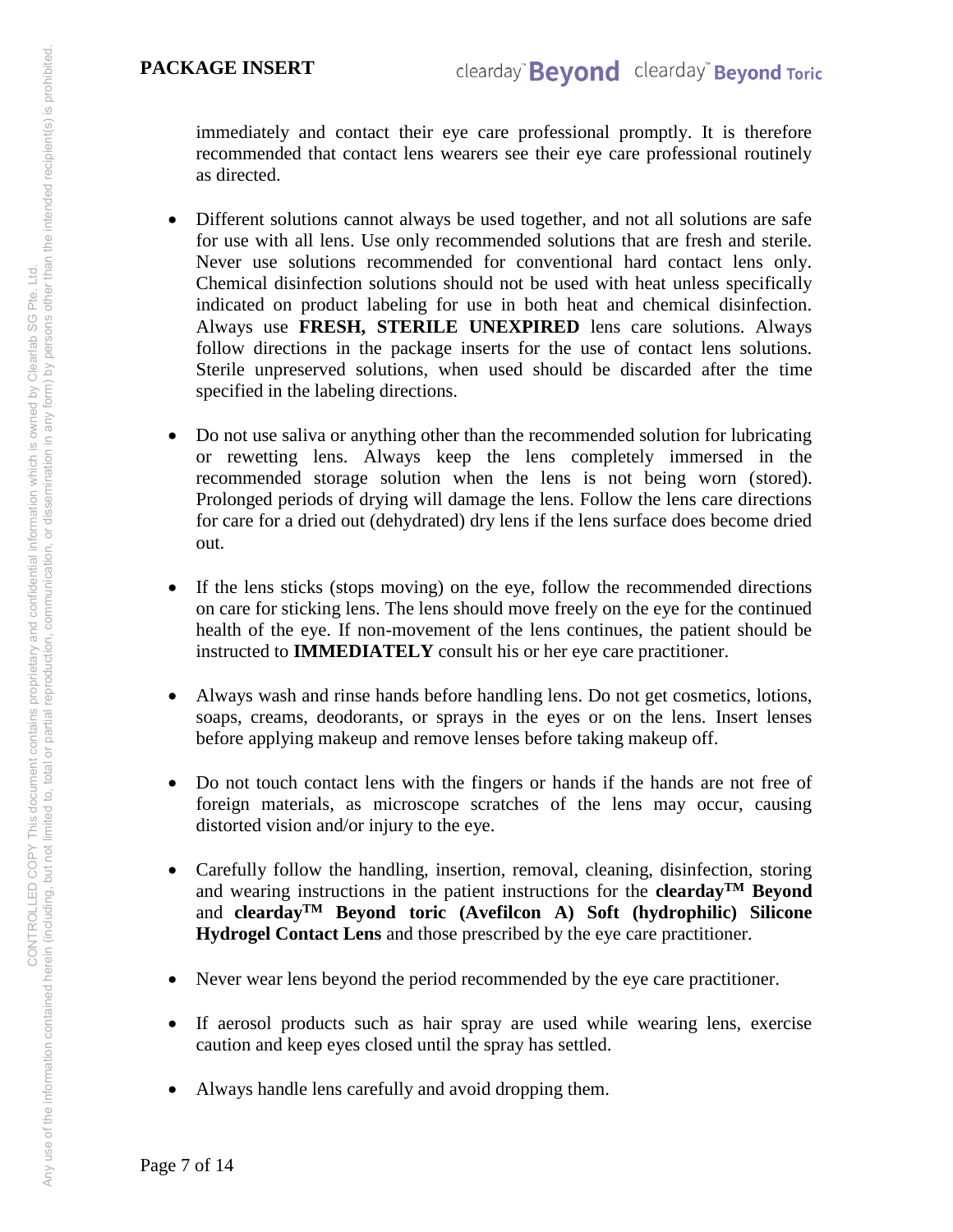- Avoid all harmful or irritating vapors and fumes while wearing lens.
- Ask the eye care practitioner about wearing lens during sporting activities.
- Inform the doctor (health care practitioner) about being a contact lens wearer.
- Never use tweezers or other tools to remove lens from the lens container unless specifically indicated for that use. Pour the lens into the hand.
- Do not touch the lens with fingernails.
- Always contact the eye care practitioner before using any medicine or medications in the eyes.
- Always inform the employer of being a contact lens wearer. Some jobs may require use of eye protection equipment or may require that the patient not wear contact lens.
- As with any contact lens, follow-up visits are necessary to assure the continuing health of the patient's eyes. The patient should be instructed as to a recommended follow-up schedule.
- The patient should discard disposable lenses and lenses worn on a frequent/planned replacement schedule after the recommended wearing schedule as prescribed by the eye care professional.
- Contact lens cases can be a source of bacterial growth. To prevent contamination and to help avoid serious eye injury, always empty and rinse the lens case with fresh, sterile rinsing solution and allow to air dry.
- Lens cases should be replaced on a regular basis (at a regular interval) as recommended by the lens case manufacturer or eye care professional.

## **ADVERSE REACTIONS:**

The following problems may occur:

- Eyes stinging, burning, itching (irritation), or other eye pain.
- Comfort is less than when lens was first placed on eye.
- Feeling that something is in the eye such as a foreign body or scratched area.
- Excessive watering (tearing) of the eye.
- Unusual eye secretions.
- Redness of the eye.
- Reduced sharpness of vision (poor visual acuity).
- Blurred vision, rainbows, or halos around objects.
- Sensitivity to light (photophobia).
- Dry eyes.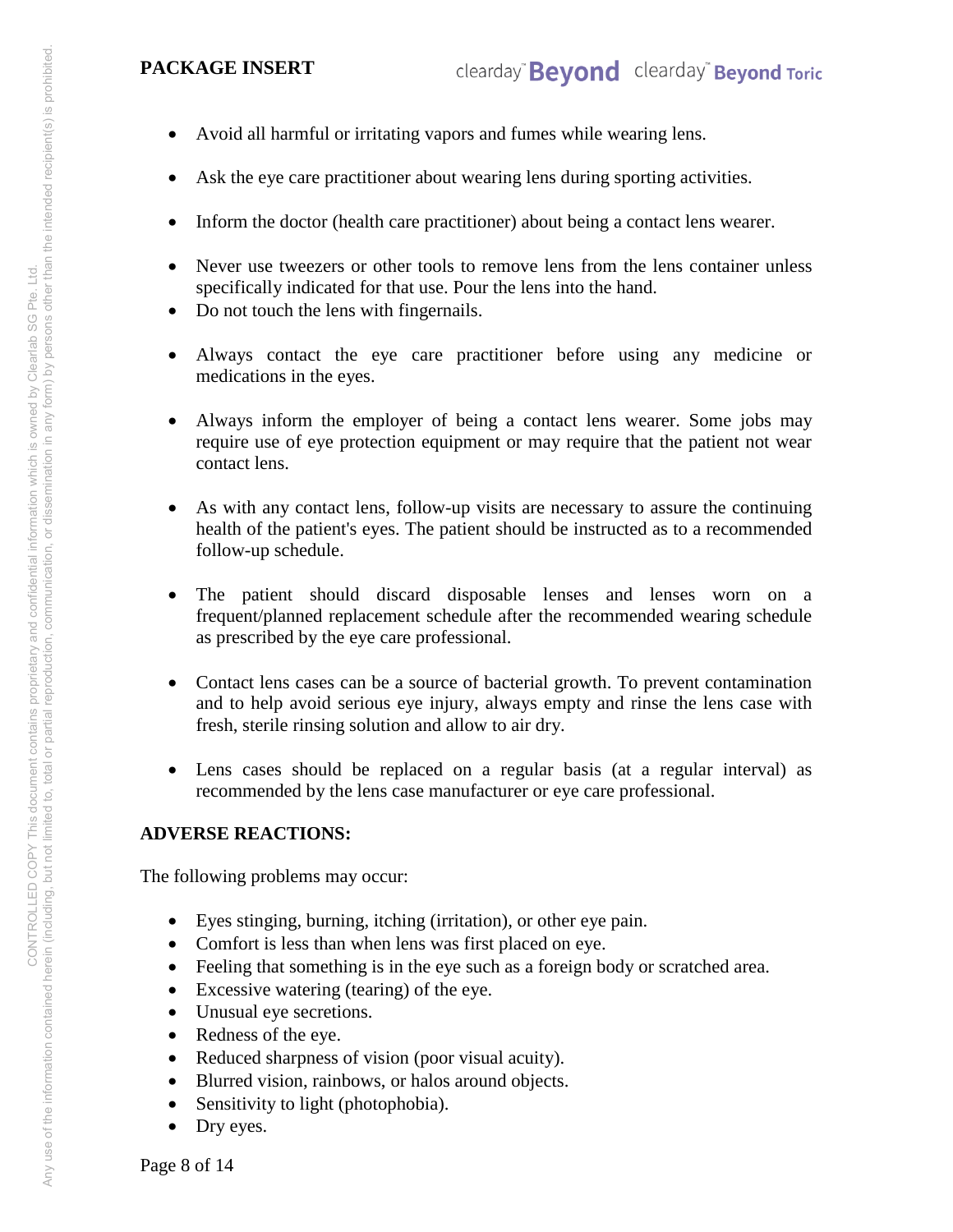If you notice any of the above, **IMMEDIATELY REMOVE YOUR LENS**!

- If discomfort or problems stops, then look closely at the lens. If the lens is in any way damaged, **DO NOT PUT THE LENS BACK ON YOUR EYE**. Place the lens in the storage case and contact your eye care practitioner.
- If the lens has dirt, an eyelash, or other foreign body on it, or the problem stops and the lens appears undamaged, you should thoroughly clean, rinse, and disinfect the lens, then reinsert them.
- After reinsertion, if the problem continues, you should **IMMEDIATELY REMOVE THE LENS AND CONSULT YOUR EYE CARE PRACTITIONER**.
- When any of the above problems occur, a serious condition such as infection, corneal ulcer, neovascularization, or iritis may be present. KEEP LENS OFF THE EYE AND SEEK IMMEDIATE PROFESSIONAL IDENTIFICATION of the problem and prompt treatment to avoid serious eye damage.

# **FITTING:**

Conventional methods of fitting contact lens apply to the **cleardayTM Beyond** and **cleardayTM Beyond Toric (Avefilcon A) Soft (hydrophilic) Silicone Hydrogel Contact Lens**. For a detailed description of the fitting techniques, refer **cleardayTM Beyond** and **cleardayTM Beyond Toric (Avefilcon A) Soft (hydrophilic) Silicone Hydrogel Contact Lens** Professional Fitting and Patient Information/ Wearer's Guide, copies of which are available from:

**Clearlab SG Pte. Ltd.** 

139 Joo Seng Road, Singapore 368362 Tel: +65 6749 1090 Fax: +65 6282 3953 Email: [Regulatory@clearlab.com](mailto:Regulatory@clearlab.com) Website: [www.clearlab.com](http://www.clearlab.com/)

## **RECOMMENDED WEARING SCHEDULE:**

Close professional supervision is recommended to ensure safe and successful contact lens wear. If any discomfort, decreased vision, ocular injection or corneal edema, is felt or experienced, the lens should be removed and the patient scheduled with their eye care professional for examination immediately. The problem may be relieved by establishing a different wearing schedule or possibly by refitting the lens.

It may be advisable for patients who have never worn contact lenses previously to be given a wearing schedule that gradually increases wearing time over a few days. This is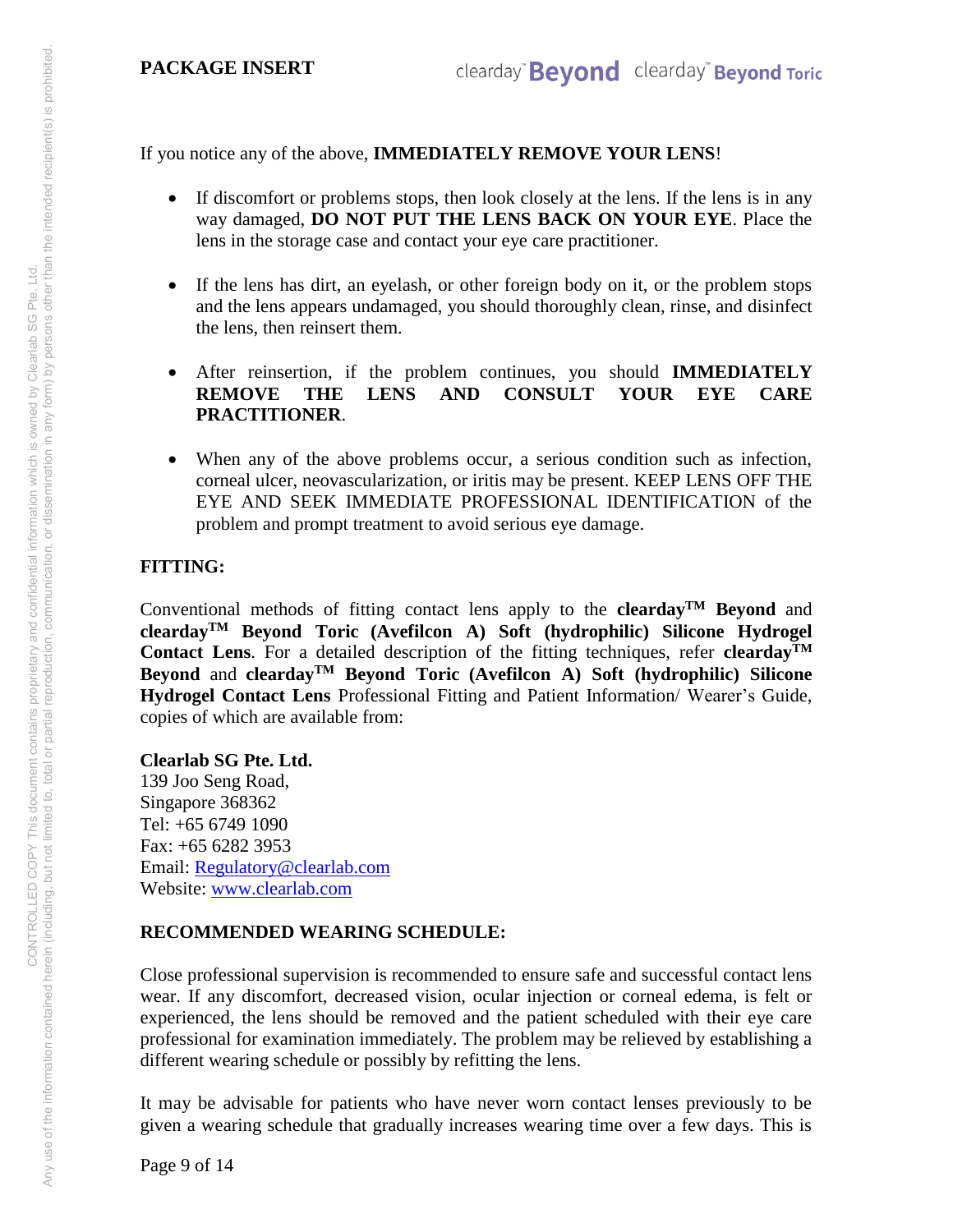to allow more gradual adaptation of the ocular tissues to contact lens wear. It is important not to exceed the wearing schedule. Regular check ups, as determined by the eye care practitioner, are also extremely important. Normal daily wear of lenses assumes a minimum of 6 hours of non-lens wear everyday (i.e. for every 24 hours). The maximum suggested wearing schedule for the **clearday**<sup>TM</sup> Beyond and **clearday**<sup>TM</sup> Beyond Toric **(Avefilcon A) Soft (hydrophilic) Silicone Hydrogel Contact Lens** is suggested below.

| $\overline{\phantom{a}}$<br>$\mathbf{A}$ |  |    |     | $\overline{\phantom{a}}$ |                     |
|------------------------------------------|--|----|-----|--------------------------|---------------------|
| <b>HOURS</b>                             |  | ⊥∪ | - - | <b>.</b>                 | All<br>waking hours |

**STUDIES HAVE NOT BEEN COMPLETED TO SHOW THAT THE "cleardayTM Beyond** and **cleardayTM Beyond Toric (Avefilcon A) Soft (hydrophilic) Silicone Hydrogel Contact Lens" IS SAFE TO WEAR DURING SLEEP. Patients should not sleep while wearing this product.** 

## **FREQUENT** / **PLANNED REPLACEMENT:**

It is recommended that the **cleardayTM Beyond** and **cleardayTM Beyond Toric (Avefilcon A) Soft (hydrophilic) Silicone Hydrogel Contact Lens** be discarded and replaced with a new lens after 30 days. When removed between replacement periods lenses must be cleaned and disinfected prior to reinsertion, or be discarded and replaced with a fresh lens.

However, patients should adhere to the recommended replacement schedule given by their eye care professional based upon their individual needs and physiological conditions.

## **LENS CARE DIRECTIONS:**

Eye care practitioners should review with the patient lens care directions, including both basic lens care information and specific instructions on the lens care regimen recommended for the patient:

## **Basic Instructions:**

Care of contact lens takes very little time and involves THREE essential steps - **CLEANING, RINSING AND DISINFECTING.** Each step in itself is important, and one step is not to be replaced by the other.

- Always wash, rinse and dry hands before handling contact lens. Inspect fingers and hand to ensure they are free of fibers or other debris.
- Always use **FRESH, STERILE UNEXPIRED** lens care solutions.
- Use the recommended lens care system; either chemical (not heat) or heat (thermal).
- Different solutions cannot always be used together, and not all solutions are safe for use with all lens. **DO NOT ALTERNATE OR MIX LENS CARE SYSTEMS UNLESS INDICATED ON SOLUTION LABELING.**
- Do not use saliva or anything other than the recommended solutions for lubricating or rewetting lens. Do not put lens in the mouth.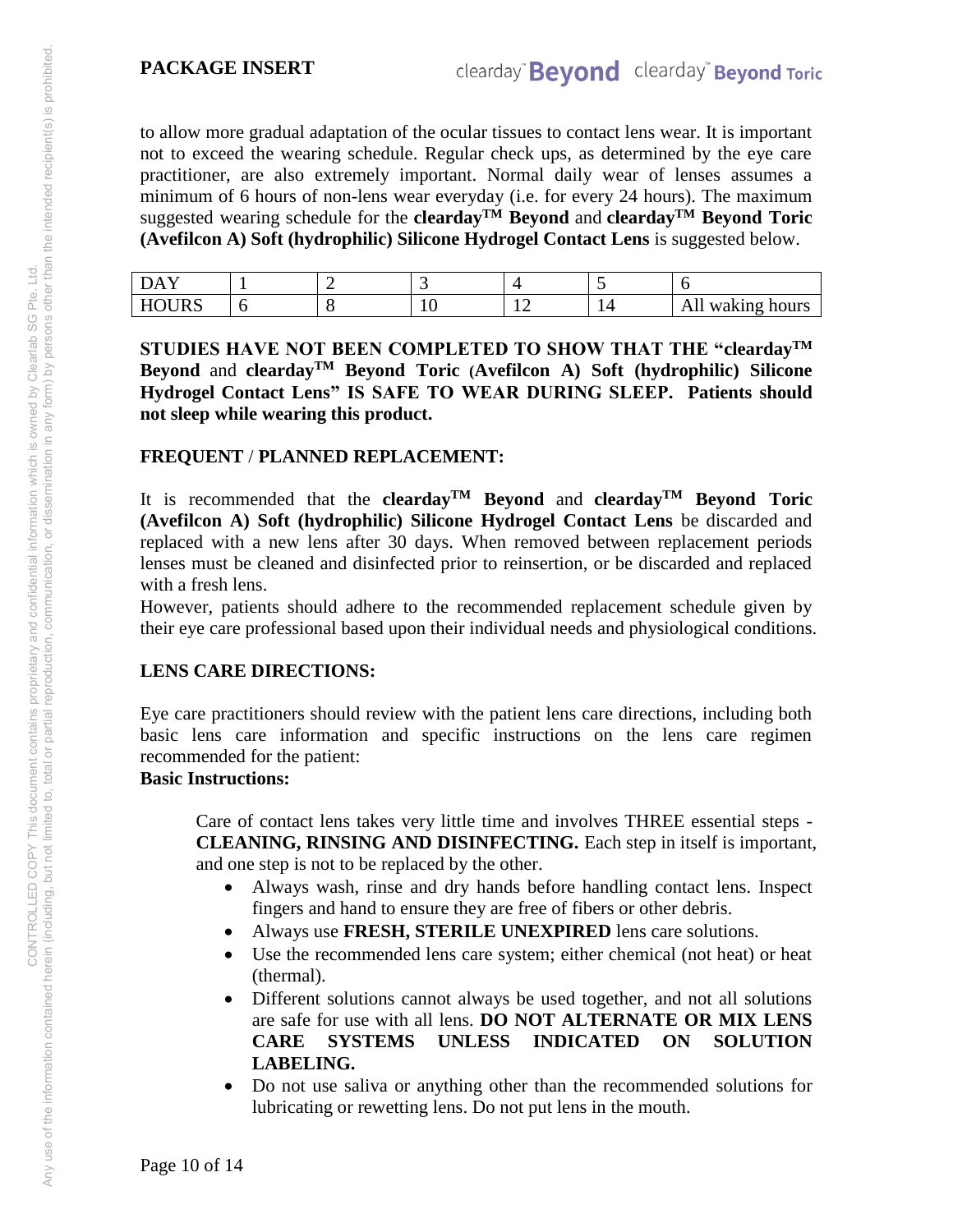#### **PACKAGE INSERT**

- Lenses should be **cleaned, rinsed, and disinfected** each time they are removed. **Cleaning and rinsing** are necessary to remove mucus and film from the lens surface. **Disinfecting** is necessary to destroy harmful germs.
- The eye care practitioner should recommend a care system that is appropriate for the **clearday**<sup>TM</sup> Beyond and **clearday**<sup>TM</sup> Beyond Toric **(Avefilcon A) Soft (hydrophilic) Silicone Hydrogel Contact Lens**. Each lens care product contains specific directions for use and important safety information, which should be read and carefully followed.
- The lens case must be emptied and refilled with fresh, sterile recommended storage and disinfection solution prior to disinfecting the lens. Eye care practitioners may recommend a lubricating/rewetting solution, which can be used to wet (lubricate) lens while they are being worn to make them more comfortable.

**Note:** Some solutions may have more than one function, which will be indicated on the label. Read the label on the solution bottle, and follow instructions.

#### **Lens cleaning, disinfection, and storage:**

- **Clean** one lens first (always the same lens first to avoid mix-ups), rinse the lens thoroughly with recommended rinsing or disinfecting solution to remove the cleaning solution, mucus, and film from the lens surface, and put lens into correct chamber of the lens storage case. Then repeat the procedure for the second lens.
- After cleaning, **disinfect** lens using the system recommended by the manufacture and/or the eye care practitioner.To store lens, disinfect and leave them in the closed/unopened case until ready to wear. The lenses should not be removed from the case until they have been disinfected for the amount of time specified by the lens care solution instructions. If lens is not to be used immediately following disinfection, the patient should be instructed to consult the package insert or the eye care practitioner for information on storage of lens. Follow the instruction and timing recommended by the solution manufacturer.

#### **Lens disinfection with Hydrogen Peroxide lens care systems:**

- **Neutralized the lens before wearing, when hydrogen peroxide lens care systems is used** and carefully follow instructions on solution labeling.
- **Use ONLY the lens case provided with the hydrogen peroxide care system** as this case may contain neutralizer. Failure to use the specialized case will cause stinging, burning, and damage to the eye. Always follow the recommendations on hydrogen peroxide lens care system labeling.

## **Lens Case Cleaning and Maintenance:**

• Contact lens cases can be a source of bacteria growth.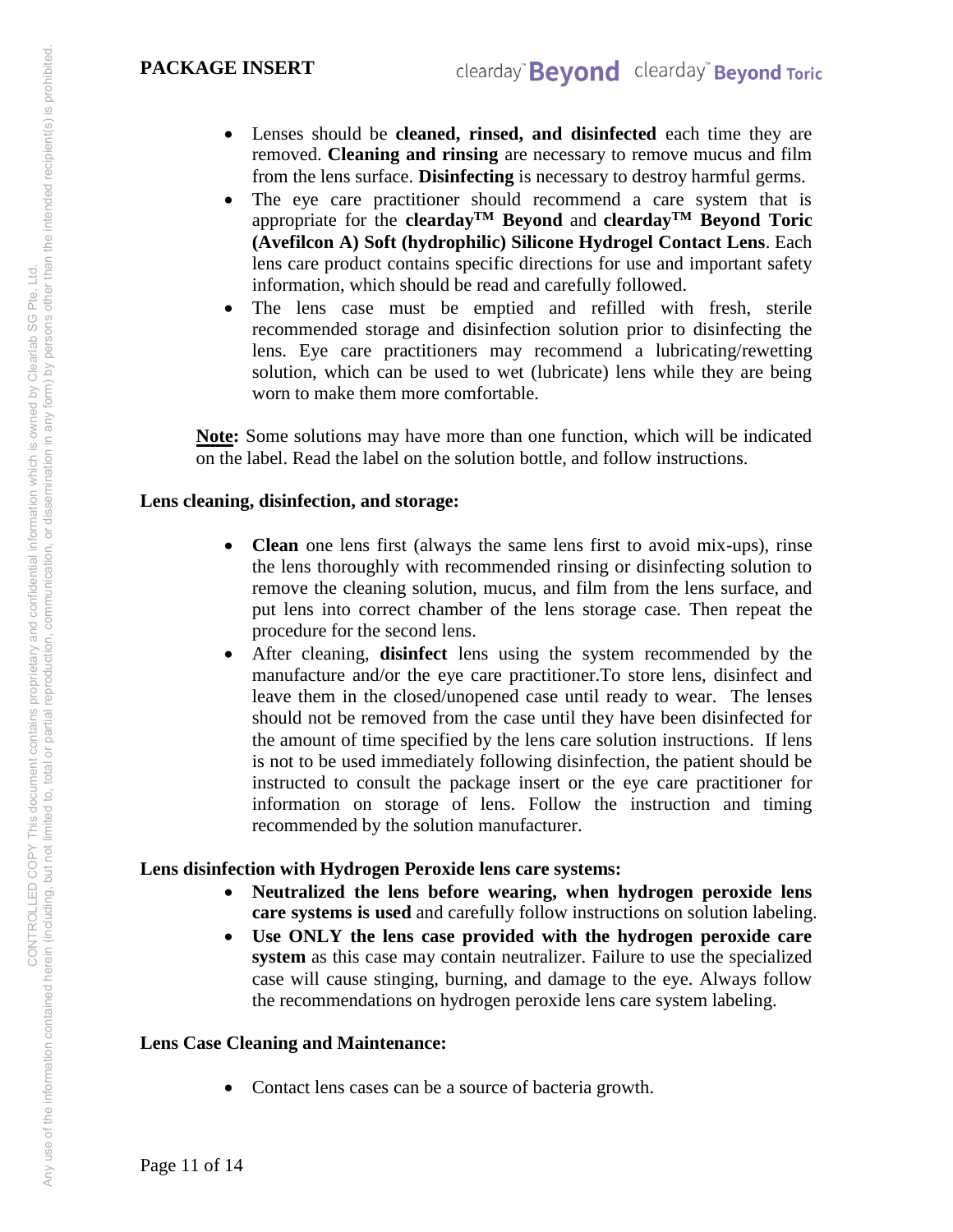- After removing the lens from the case, empty and rinse the lens storage case with solution as recommended by the lens case manufacture; then allow the lens case to air dry.
- When the case is used again, refill it with storage solution. Replace lens case at regular intervals as recommended by the lens case manufacture or your eye care practitioner.

#### **Lens Care Regimen:**

- Patients must adhere to the lens care regimen recommended by their eye care practitioner for the **cleardayTM Beyond** and **cleardayTM Beyond Toric (Avefilcon A) Soft (hydrophilic) Silicone Hydrogel Contact Lens**.
- Failure to follow this procedure may result in development of serious ocular infections

## **Dried out (dehydrated) dry lens:**

 If a lens becomes dehydrated while not on eye, it should be discarded. The discarded lens should be replaced with a fresh-sterile lens.

#### **Care for a sticking (non-moving) lens on Eye:**

- If the lens sticks (cannot be removed from eye), the patient should be instructed to apply 3 to 4 drops of the recommended lubricating or rewetting solution directly to the eye and wait until the lens begins to move freely on the eye before removing it.
- If non-movement of the lens continues after 15 minutes, the patient should **IMMEDIATELY** consult the eye care practitioner.

#### **Storage:**

- The **cleardayTM Beyond** and **cleardayTM Beyond Toric (Avefilcon A) Soft (hydrophilic) Silicone Hydrogel Contact Lens** must be stored only in the recommended solutions.
- If left exposed to the air, the lens will dehydrate. If lens dehydrates, reference above section on caring for dried out (dehydrated) dry lens.

## **Lenses prescribed for frequent replacement:**

 The **cleardayTM Beyond** and **cleardayTM Beyond Toric (Avefilcon A) Soft (hydrophilic) Silicone Hydrogel Contact Lens** may be prescribed in a frequent replacement program and should be thrown away after the recommended wearing period prescribed by the eye care practitioner.

## **Chemical (NOT HEAT) Lens Disinfection:**

1. Wash and rinse your hands thoroughly BEFORE HANDLING LENS.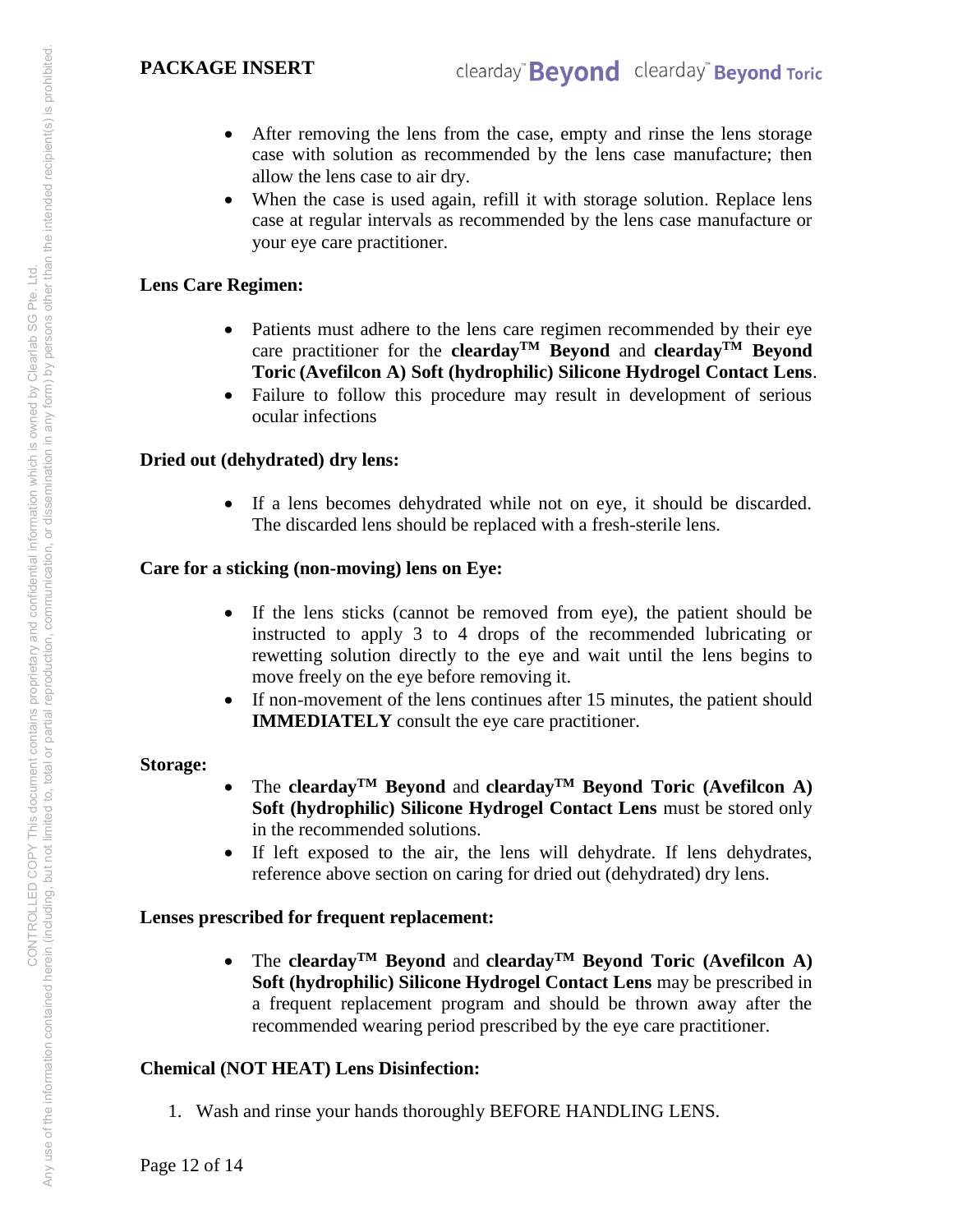#### **PACKAGE INSERT**

- 2. After removal of lens, **CLEAN** the lens by applying three drops of cleaner to each surface. Then rub the lens between your fingers for 20 seconds.
- 3. AFTER CLEANING, thoroughly rinse both surfaces of the lens with a steady stream of fresh, sterile rinsing solution for approximately 10 seconds.
- 4. Fill contact lens carrying case with the recommended disinfection and storage solution and place lens in the proper cells for a minimum of 4 hours. Follow the instruction and timings recommended by the manufacturer.

#### **Note: DO NOT HEAT THE DISINFECTION SOLUTION AND LENS.**

Caution: Lenses that are chemically disinfected may absorb ingredients from the disinfecting solution, which may be irritating to the eyes. A thorough rinse in fresh, sterile rinsing solution prior to placement on the eye should reduce the potential for irritation.

#### **STORAGE CONDITIONS:**

Store lenses between 1°C to 45°C.

## **LENS DEPOSITS AND USE OF ENZYMATIC CLEANER:**

Enzyme cleaning may be recommended by the eye care practitioner. Enzyme cleaning removes protein deposits on the lens. These deposits cannot be removed with regular cleaners. Removing protein deposits is important for the well being of the patient's lens and eyes. If these deposits are not removed, they can damage the lens and cause irritation.

Enzyme cleaning does NOT replace routine daily cleaning and disinfecting. For enzyme cleaning, the patient should carefully follow the instructions in the enzymatic cleaning labeling.

## **RECOMMENDED LENS CARE PRODUCTS:**

The eye care practitioner should recommend a care system that is appropriate for the **cleardayTM Beyond** and **cleardayTM Beyond Toric (Avefilcon A) Soft (hydrophilic) Silicone Hydrogel Contact Lens**. Each lens care product contains specific instructions for use and important safety information, which should be read and carefully followed.

## **EMERGENCIES:**

The patient should be informed that if chemicals of any kind (household products, gardening solutions, laboratory chemicals, etc.) are splashed into the eyes, the patient should:

**FLUSH EYES IMMEDIATELY WITH TAP WATER AND IMMEDIATELY CONTACT THE EYE CARE PRACTITIONER OR VISIT A HOSPITAL EMERGENCY ROOM WITHOUT DELAY.** 

## **HOW SUPPLIED:**

Page 13 of 14